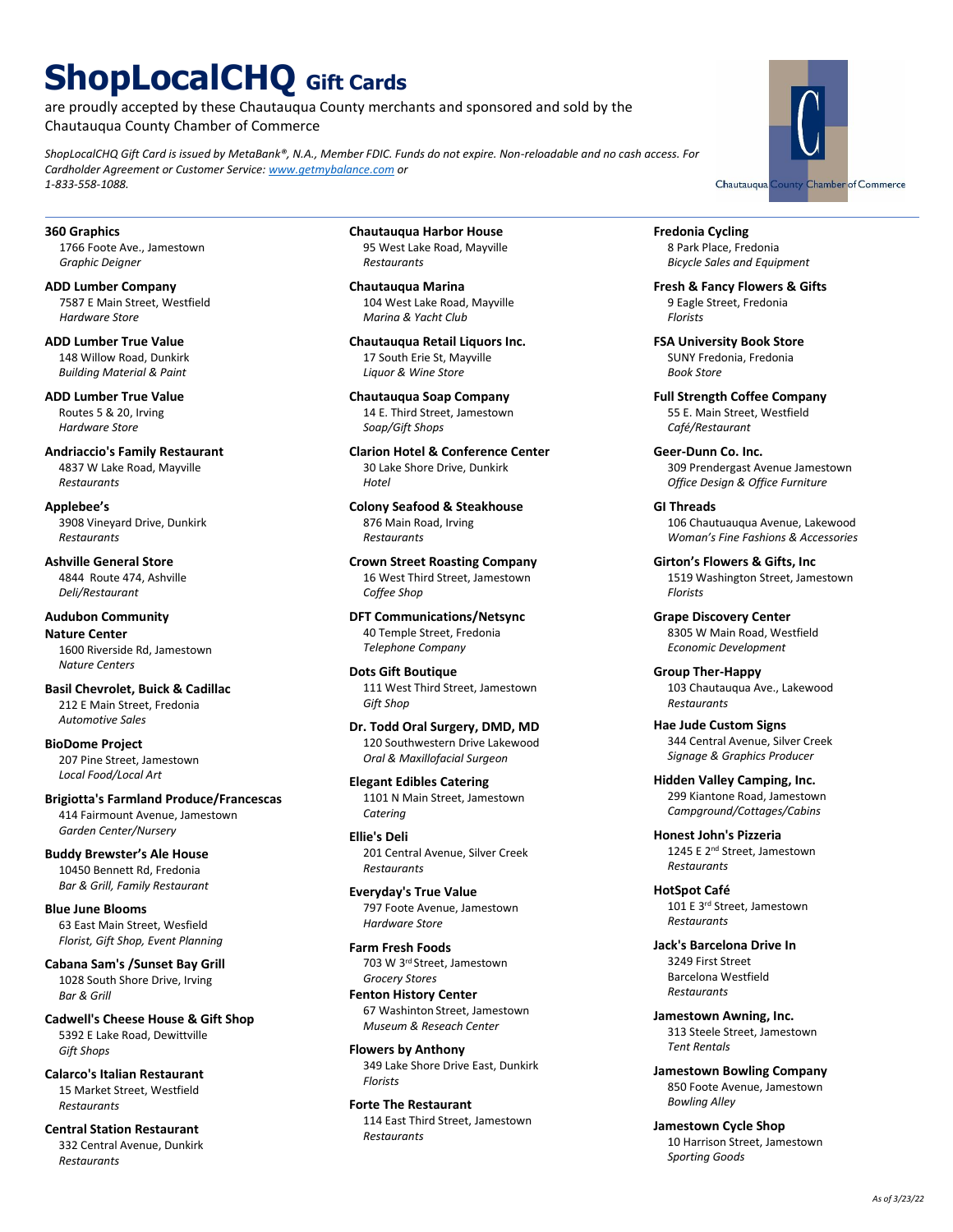# **ShopLocalCHQ Gift Cards**

are proudly accepted by these Chautauqua County merchants and sponsored and sold by the Chautauqua County Chamber of Commerce

*ShopLocalCHQ Gift Card is issued by MetaBank®, N.A., Member FDIC. Funds do not expire. Non-reloadable and no cash access. For Cardholder Agreement or Customer Service: [www.getmybalance.com](https://www.getmybalance.com/) or 1-833-558-1088.*

**Jamestown Kitchen & Bath** 1085 East Second Street, Jamestown *Remodeling*

**Jamestown Mattress Co.** 10 W Main Street, Fredonia *Mattress Store*

**Jamestown Mattress Co.** 150 Blackstone Avenue, Jamestown *Mattresses & Bedding*

**Jamestown Mattress Co.** 135 East Fairmount Avenue, Lakewood *Mattress Store*

**Jamestown Pro Hardware** 180 Fluvanna Avenue, Jamestown *Hardware Store*

**Johnson Estate Winery** 8419 W Main Road, Westfield *Winery*

**Just Pets** 393 Routes 5 & 20, Irving *Pet Store*

**Labyrinth Press Company/Brazil Craft** 10-12 East 4<sup>th</sup> Street, Jamestown *Bar/Lounge/Café*

**Lafayette Corners, Inc.** 215 West 4<sup>th</sup> Street, Jamestown *Furntiure Store*

**Lakewood Apothecary & Natural Health Center** 130 Chautauqua Avenue, Lakewood

*Pharmacies* **Landmark Restaurant**

516 W 4th Street, Jamestown *Restaurants*

**Lena's Pizza** 902 E 2<sup>nd</sup> Street, Jamestown *Restaurants*

**Liberty Vineyards & Winery** 2861 Route 20, Sheridan *Winery*

**Lighthouse Point Grocery** 5262 W Lake Road, Mayville *Grocery Stores*

**Lucy Desi Museum** 2 West 3<sup>rd</sup> Street, Jamestown *Museums*

**Main Wine & Spirits** 159 East 4<sup>th</sup> Street, Dunkirk *Liquor & Wine Store*

**Mancuso Service Center** 242 E. Main Street, Fredonia *Auto Service & Repair*

**Manning's Fireside Manor Restaurant** 5377 West Lake Road, Dunkirk *Restaurants*

**Mark's Blasdell Pizza, Inc.** 1170 Central Avenue, Dunkirk *Pizza Shop*

**Mayville Auto Parts** 157 Lakeview Avenue, Mayville *Auto Parts*

**Mazza Chautauqua Cellars/ Five & 20 Spirits & Brewing** 8398 W. Main Rd, Route 20, Westfield *Winery*

**Meeder's Restaurant** 19 East Main Street, Ripley *Restaurants* 

**Merritt Estate Winery** 2264 King Road, Forestville *Winery*

**Moon Brook Country Club**  2879 N. Main Street Ext., Jamestown *Private Country Club*

**Moran's Floor Store and Ashley HomeStore Jamestown** 2206 Foote Avenue Ext., Jamestown

**National Comedy Center** 203 W 2<sup>nd</sup> Street, Jamestown *Attraction*

*Furniture Sales*

**Neil's Auto Parts**  157 Lakeview Ave, Mayville *Auto Parts* 

**Northwest Arena** 319 3rd Street, Jamestown *Family Recreation Center*

**OMalia's Liquor Store** 1170 Central Avenue, Dunkirk *Liquor & Wine Store*

**Pace's Pizzeria** 549 W 3rd Street, Jamestown *Restaurant/Pizza Shop*

**Parkview Cafe** 3 East Main Street, Westfield *Restaurants*

**Paul's Rocket Stoves** 31 Matteson Street, Fredonia *Manufacturer*

**Peaceful Designs** 11 Main street, Westfield *Gift Shop*

Chautauqua County Chamber of Commerce

**Pea Pod & Juniper** 141 Chautauqua Ave, Lakewood *Florists/Gifts*

**Peek'n Peak Resort & Spa** 1405 Olde Road, Clymer *Recreation*

**Peterson's Candies** 743 Busti-Sugar Grove Rd., Busti *Candy Store*

**Pucci's Carpet One Furniture** 112 W. Main Street, Fredonia *Carpet & Flooring Sales*

**Ralph's Pennzoil** 45 East Fifth Street, Dunkirk *Auto Service & Repair*

**Reverie Creamery** 3943 Route 394, Mayville *Dairy Farm*

**Richard's Hair Design** 44 Allen Street, Jamestown *Hair Salon*

**Rookies on the Lake** 19 Lake Shore Drive East, Dunkirk *Restaurants*

**Rosie's Workshop** 44 East Main Street, Westfield *Home Décor*

**Service Hardware Company** 234 Lake Shore Drive East Dunkirk *Hardware Store*

**Shawbucks**  212 W 2nd Street, Jamestown *Restaurants*

**Sheridan Wine Co, Inc., DBA Willow Creek Winery** 2627 Chapin Road, Silver Creek *Winery*

**Shults Express Lube & Tire** 181 East Fairmount Avenue, Lakewood *Oil Change*

**Shults Resale Center** 3979 Vineyard Drive, Dunkirk *Automotive Sales*

**Sir PrintsAlot** 6 Park Place, Fredonia *Screen Printing/Custom Gifts*

**Skillmans** 9 Main Street, Bemus Point *Clothing Store*

**Smith Boys of Chautauqua** 2310 West Lake Road, Ashville *Marinas*